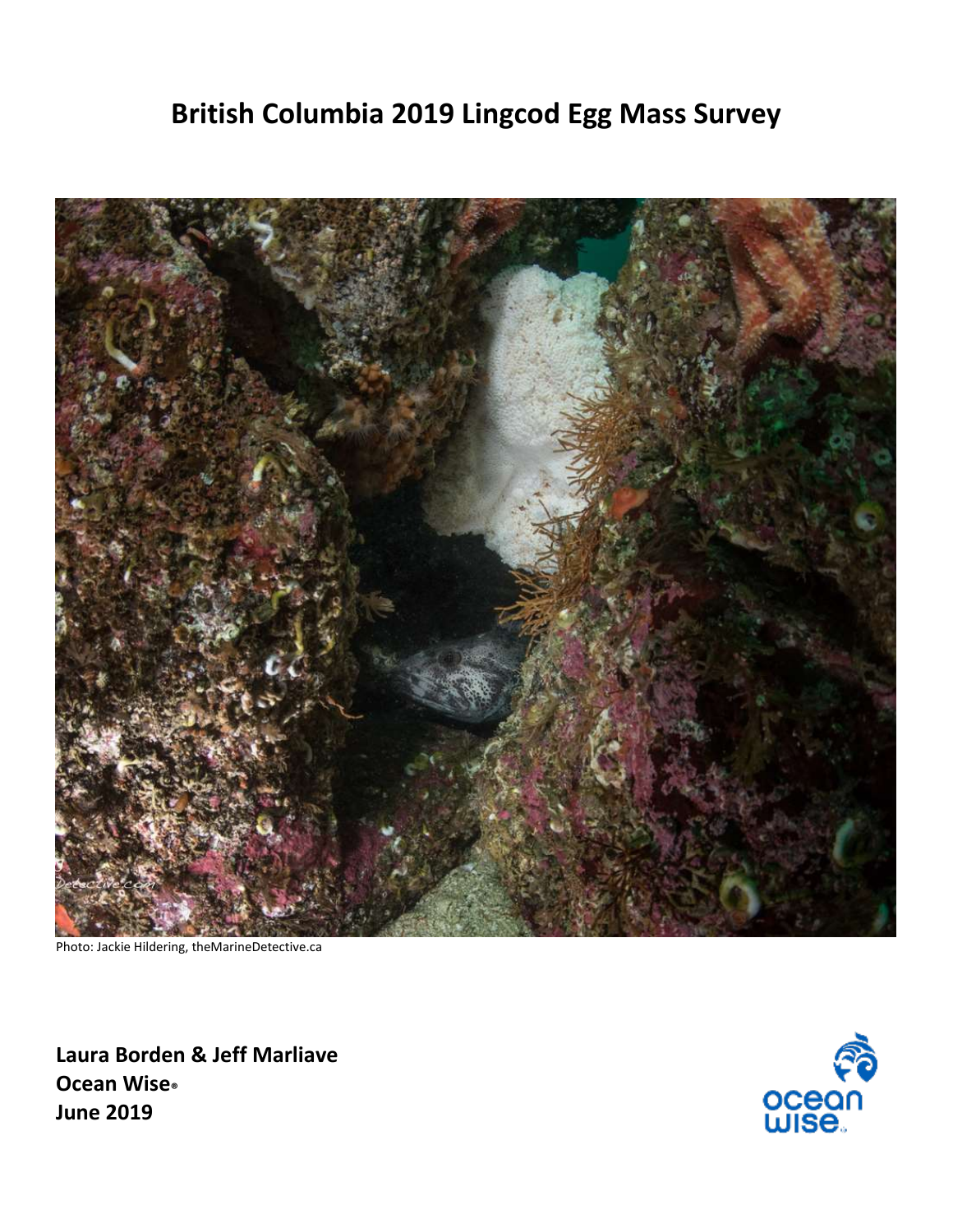### **A Brief History of Lingcod in British Columbia**

Lingcod have an extensive history of commercial and recreational exploitation, and were once the fourth largest commercial fishery in British Columbia (Cass et al. 1990).Throughout the last century, lingcod have undergone biomass reduction from commercial fishing. In the late 1980s, lingcod stocks in the Strait of Georgia collapsed to approximately 3-5% of original biomass, with Howe Sound stocks reaching a low 1% of original biomass (Martell and Wallace, 1998). As a result, the Strait was closed to commercial fishing in 1990, with sport fishing regulations established in 1992. Even with these precautionary actions implemented, the depressed state of lingcod abundance was still a concern and thus Porteau Cove and Whytecliff Park were designated as a no-take closure area in 1993 under the Fisheries Act of Canada. In 2002, all sport fishing for lingcod was banned in the Strait of Georgia and surrounding waters. This ban was lifted on the east coast of Vancouver Island in 2006 but remains in place for the Vancouver area (area 28 and 29-1, 29-4 and 29-6 to 29- 17).

In 2007 the Department of Fisheries and Oceans Canada (DFO) established 164 Rockfish Conservation Areas (RCAs) in British Columbia, in order to provide protection for BC's inshore rockfish populations (Yamanaka and Logan 2010), which are severely depleted following decades of unsustainable harvesting. These RCAs also provide protection for and assist in the recovery of local lingcod populations. Owing to extreme low abundance of lingcod in Howe Sound and Burrard Inlet, all hook-and-line fishing for groundfish (lingcod and rockfish) was banned in summer of 2007.

Lingcod spawn from December through to early April in the Strait of Georgia, with peak egg mass abundance in late February. The males guard the egg masses, which resemble styrofoam, for over a month until hatching. The behavior of the guarding male and the distinctive appearance of the egg masses are easily identified by SCUBA divers. Dives logged during the annual Lingcod Egg Mass Survey are performed by recreational divers as well as Ocean Wise® staff. Divers are enlisted through a variety of sources including dive organizations, stores, charters, magazines, and personal contacts. For the most part, dives by Ocean Wise® staff have been limited to Howe Sound.

### **Biology of Lingcod**

Lingcod spawn primarily in January/February in crevices on rocky shores of western North America where strong currents allow for egg respiration (Cass et al., 1990). Eggs are adhesive to each other and resemble a clump of styrofoam. Females can begin to spawn at three years old and their egg masses are approximately one liter volume. A four-year female will lay an egg mass of about 2-2.5 liters, and then beyond five-years old, the fish lay much larger egg masses (Giorgi 1981). In 1995 reference sizes were created based on whether the egg mass resembled the size of a grapefruit (under one liter, from a 3-yr female), a cantaloupe (ca. two liters, from 4-yr female), or watermelon (5-yr or older). Most lingcod spawning occurs within a depth range safe for scuba diving (often between 15-60ft).

Most nests are guarded by the male parent, although smaller males tend to flee temporarily when approached by seals or divers. Smaller males may sneak in and partially fertilize some eggs during spawning, so a spawning reef often has more male lingcod than nests. The guarding male is the fish that attracted the female and initiated courtship and spawning, and is usually the principal sire of the egg mass. A dominant male may guard two or three adjacent egg masses, usually separately by no more than 1m (Cass et al., 1990).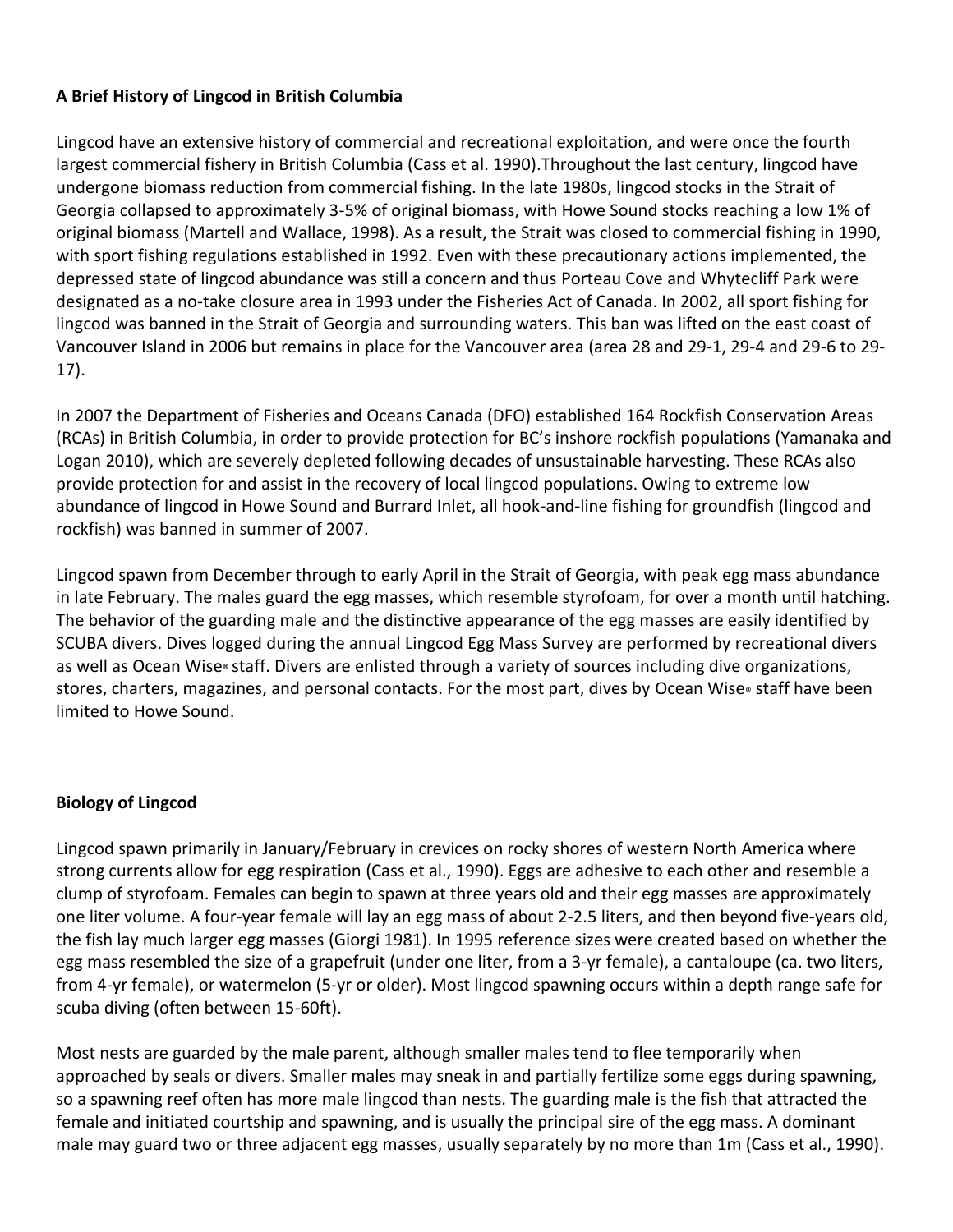The guarding behavior of the male parent tends to indicate the location of the eggs, which vary from white when newly laid to dark gray toward hatching. If the egg mass remains lodged in a crevice where currents force water flow through the eggs, and the male remains to prevent predation, embryos survive to the hatching stage of development.



Photo of male lingcod guarding egg mass.

Eggs incubate for 5-11 weeks depending on temperature and current flow (Cass et al., 1990). Hatch success varies with strength of currents: egg mortality occurs from respiratory failure in low flows. Newly hatched larvae swim rapidly to the surface, orient into currents and swim offshore by selecting stronger currents. This takes them into tidal current drift and rapidly disperses them through the spawning area. Little is known about the extent of larval dispersal, but over-fished areas do not seem to receive any rescue effect from spawning populations in remote areas. Adults are relatively sedentary, with only the females showing a seasonal depth migration for summer feeding.

Within two to three months of hatching, larvae settle at about 70 mm length and start feeding on juvenile herring. Lingcod reach 21 cm length in their first year, 30 cm at 20 months age, and 45 cm (0.8 kg weight) in their third year, as two-year olds (age 2+). Males grow rapidly until 8 years age, and live to a maximum of approximately 14 years. Females grow until 12-14 years age, and live to approximately 20 years. An age 13 male averages 84 cm and 6.1 kg, versus an age 13 female that averages 103 cm and 11.9 kg. The size record is 150 cm and 32 kg. Female lingcod of 10-12 years age are about twice the weight of males that age.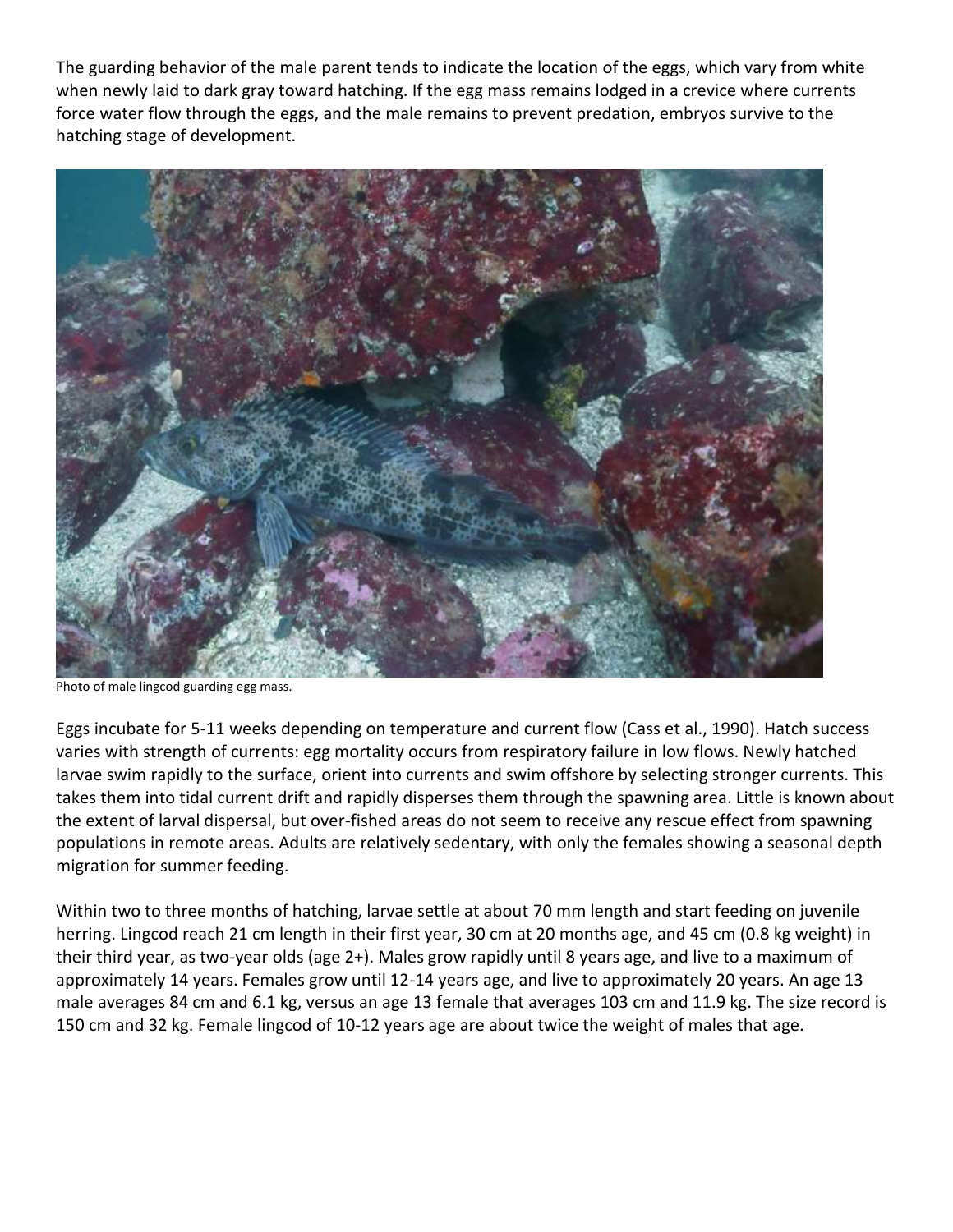### **Survey Instructions**

This year marked the 26<sup>th</sup> anniversary of the Lingcod Egg Mass Survey (LEMS). Initiated in the winter of 1994 by the Marine Life Sanctuaries Society (MLSS), the survey encourages divers from the community to census spawning of lingcod along the BC coast. Since 1996, Ocean Wise® has promoted and collated data for the census, encouraging a record number of participants.

The Lingcod Egg Mass Survey occurs over a five-week period centered on the third weekend in February, a time when most lingcod egg masses have been spawned but not much hatching has occurred. Divers are given an information packet that has all the pertinent information to complete the census; this packet is available online [\(https://research.ocean.org/survey/lingcod\)](https://research.ocean.org/survey/lingcod) or by contacting Ocean Wise® [\(fishlab@ocean.org\)](mailto:fishlab@ocean.org). For each dive the following information is recorded:

# **Date** - The month/day/year.

**Diver Information** - The first and last names of both divers and all pertinent contact information.

**Area** - There are 31 polygon areas we have divided the coast into; please note the appropriate area. Map provided on the website

**Dive Site** - Divers often identify sites by local names, which can make it difficult for us to know where the data were collected. Identify the specific location you are diving in and provide a GPS point if possible (ex: Whytecliff Park – Marker).

**Bottom Time** - Note the bottom time for your dive and if only a portion of the dive was spent looking for egg masses, note that time.

**Comments** - Be sure to record if no egg masses are found or if the dive was primarily on soft bottom (versus bedrock or boulders).

## **Nest Information**

**Depth** *–* Note the depth where you found the egg mass in feet.

**Size** *–* Estimate if the egg mass is roughly the size of a Grapefruit, Cantaloupe or Watermelon (G, C, W). **Condition** *–* You may want to bring a dive light along with you, this will aid in determining the condition of the egg mass. Recently extruded eggs will generally be white/pink (N=New). Older eggs will be eyed/dark grey (E=Eyed), or rotten (R=Rotten).

**Situation** *–* Note how the egg mass is situated, either loose (L) in a crevice, secure (S) in a crevice, or loose in the open (O).

**Nest Guarding Male** *–* Often one male may guard more than one egg mass. If the male is guarding only one egg mass, indicate so with a "P". If the male is guarding multiple egg masses, indicate so with "P2". If this is observed, record each egg mass as an individual egg mass and be sure to indicate the nest guarding male as "P2" for each egg mass. If there is an egg mass without a guarding male, indicate the absence of the male with "A".

| Nest #    | Depth (ft) | Size | Condition | Situation | <b>Nest Guarding Male</b> |  |
|-----------|------------|------|-----------|-----------|---------------------------|--|
|           | 18         | W    |           |           | P2                        |  |
|           | 18         | w    |           |           | P2                        |  |
|           | 20         |      |           |           | A                         |  |
| $\Lambda$ | 35         | G    |           |           |                           |  |
|           | 32         | w    | N         |           | А                         |  |
| b         | 33         |      |           |           | D                         |  |

*Sample dive slate with nest information:*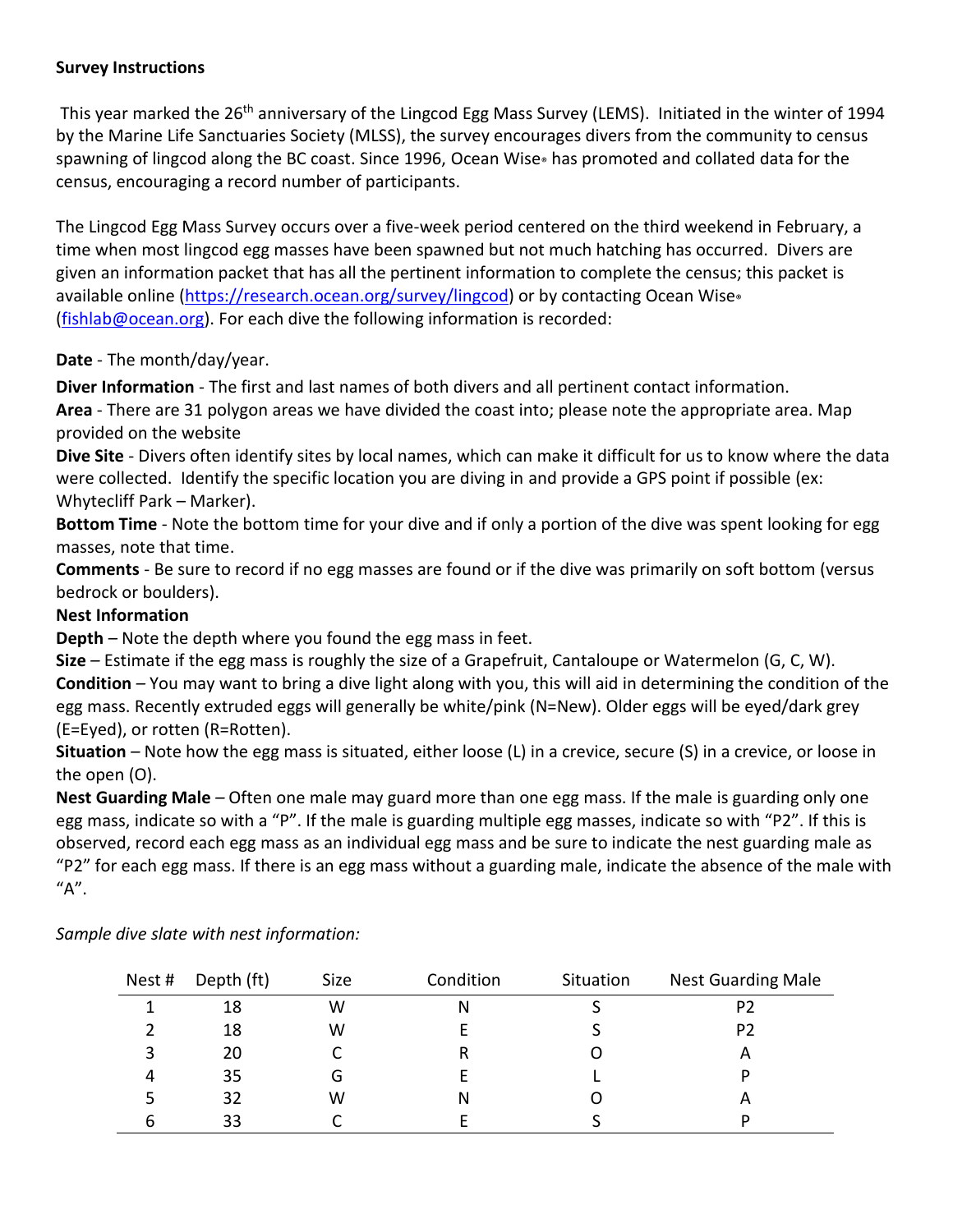All data are sent to Ocean Wise® or entered online. Once we have sorted the data we calculate the index of abundance by using a Count Per Unit Effort (CPUE). The CPUE is the number of egg masses sighted per hour and is calculated by multiplying the number of egg masses by 60 to get an hourly sighting rate, divided by the dive time. Please return data reports promptly to ensure a timely summary report.

#### **Results and Discussion**

The 26<sup>th</sup> annual lingcod egg mass survey was conducted between January 25<sup>th</sup> and March 9<sup>th</sup>, 2019. Divers from all across British Columbia and Ocean Wise® staff undertook 137 dives totaling over 100 hours of underwater surveying. In all, 252 egg masses were seen by divers; over 45% of egg masses were seen in the Northern Gulf Islands, the area with the greatest number of surveys conducted (table 1).



Figure 1. Geographic area breakdown for British Columbia south coast and Washington, comprised of 31 unique polygons. Areas are defined based on patterns from long-term biodiversity records.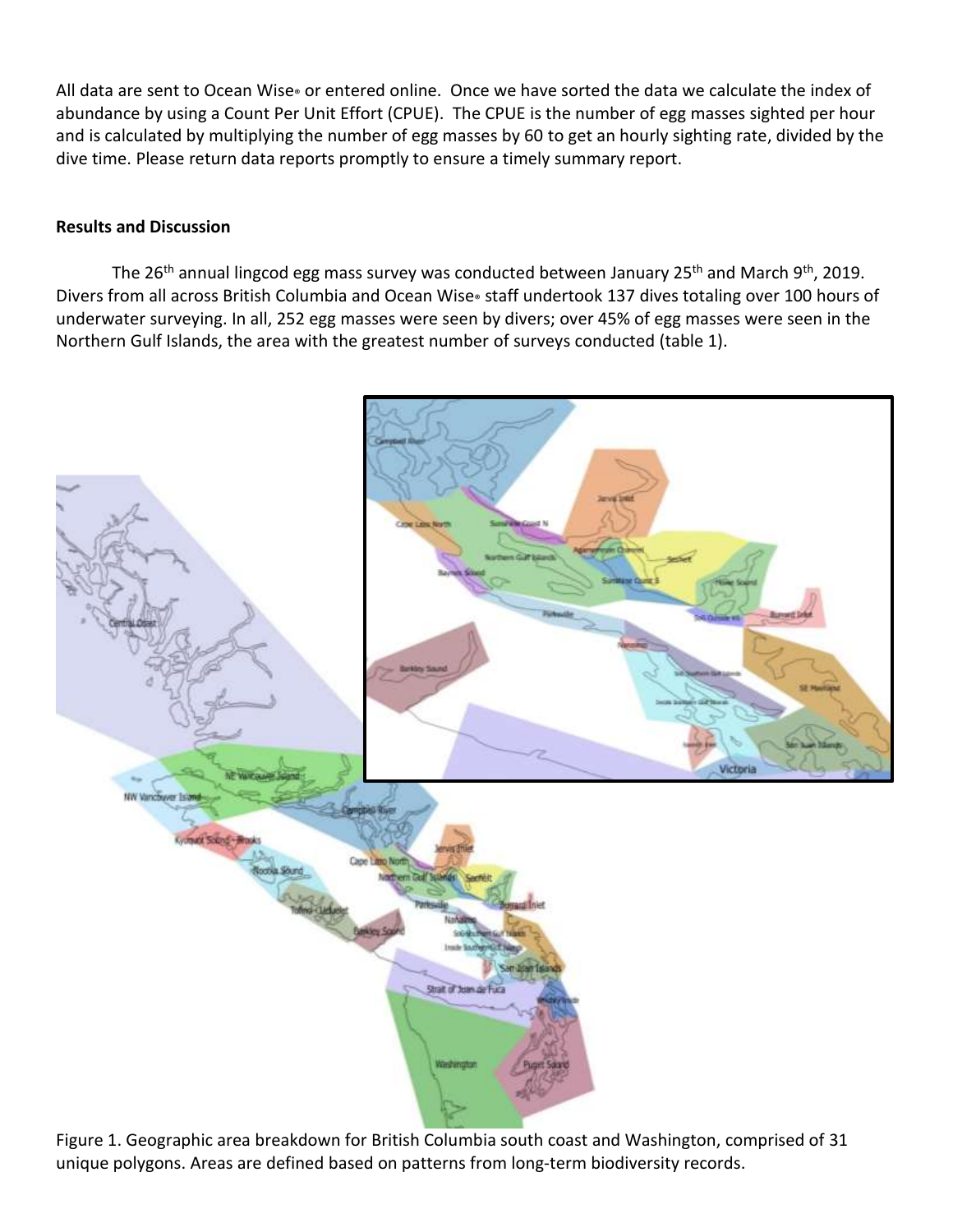Over the course of 26 years of surveying spawning lingcod populations in British Columbia's south coast, there is little indication of an increase in lingcod abundance. The 26-year average abundance of egg masses across all areas surveyed on BC's south coast is 4.26 egg masses h<sup>-1</sup> survey (Fig. 2). The 2019 survey results are well-below the long-term average with divers recording an average of 2.31 egg masses h<sup>-1</sup> (Fig. 2). It is notable though that the 2019 results are missing data from one site in northeast Vancouver Island that consistently averages over 20 egg masses h<sup>-1</sup>. In spite of that, egg mass counts were down across all surveyed areas compared to 2018. Despite high levels of survey effort at many of the same dive sites surveyed in past years, divers were seeing fewer lingcod egg masses overall. In terms of age structure of the female population, the percentage of egg masses produced by the largest females – which produce the most viable larvae – has been ~50% over the course of the past 26 years, and 58% in 2019 (Fig. 3). Over the 26-year history of this survey the smallest age group of spawning females, which produce grapefruit size egg masses, represent less than 20% of the spawning female population, while 4-year-old females consist of 35-40% of the spawning population annually.

Despite there being no trend with regard to female spawning population structure (i.e.: a shift to a larger female population which could be an indicator for a healthier population), there are clear differences on a smaller geographic scale. Three areas had at least ten surveys contributed in 2019 to provide a sufficient sample size for comparison: Northern Gulf Islands, Parksville and Howe Sound. Of these three areas, only Howe Sound had an abundance of lingcod egg masses above the 26-year average, with divers recoding 5.40 egg masses h<sup>-1</sup> (table 1.). Both Parksville and the Northern Gulf Islands were well below 2018 spawning levels despite effort and location being similar. Despite this abundance of egg masses in Howe Sound being aboveaverage, only 67% of these egg masses were guarded by males. Northern Gulf Islands had a similarly low rate of male guarding at just 59%. The absence of a male lingcod guarding an egg mass greatly reduces the likelihood of eggs reaching the hatching stage. Without the male, it is likely that the eggs would be consumed by predators such as urchins or sea stars. By comparison, in northeast Vancouver Island where the spawning lingcod population appears healthy, egg mass guarding is frequently at or above 90%. The 2019 survey data for northeast Vancouver Island was well-below average, likely due to a lack of data from one of the healthiest lingcod sites as well as a change in survey effort. In general, at the sites located along northeast Vancouver Island that have been surveyed since 2000, the spawning female population has consistently produced large and numerous egg masses. Divers have noted egg masses that are twice the size of a watermelon, indicating they were produced by the oldest age class. This population of lingcod provides an important comparison for all other areas.



Figure 2. Abundance of lingcod throughout British Columbia's south coast since 1994, measured as the number of egg masses seen per hour diving. Solid line indicated average for each survey year. Dashed line indicates average egg masses over the past 26-years.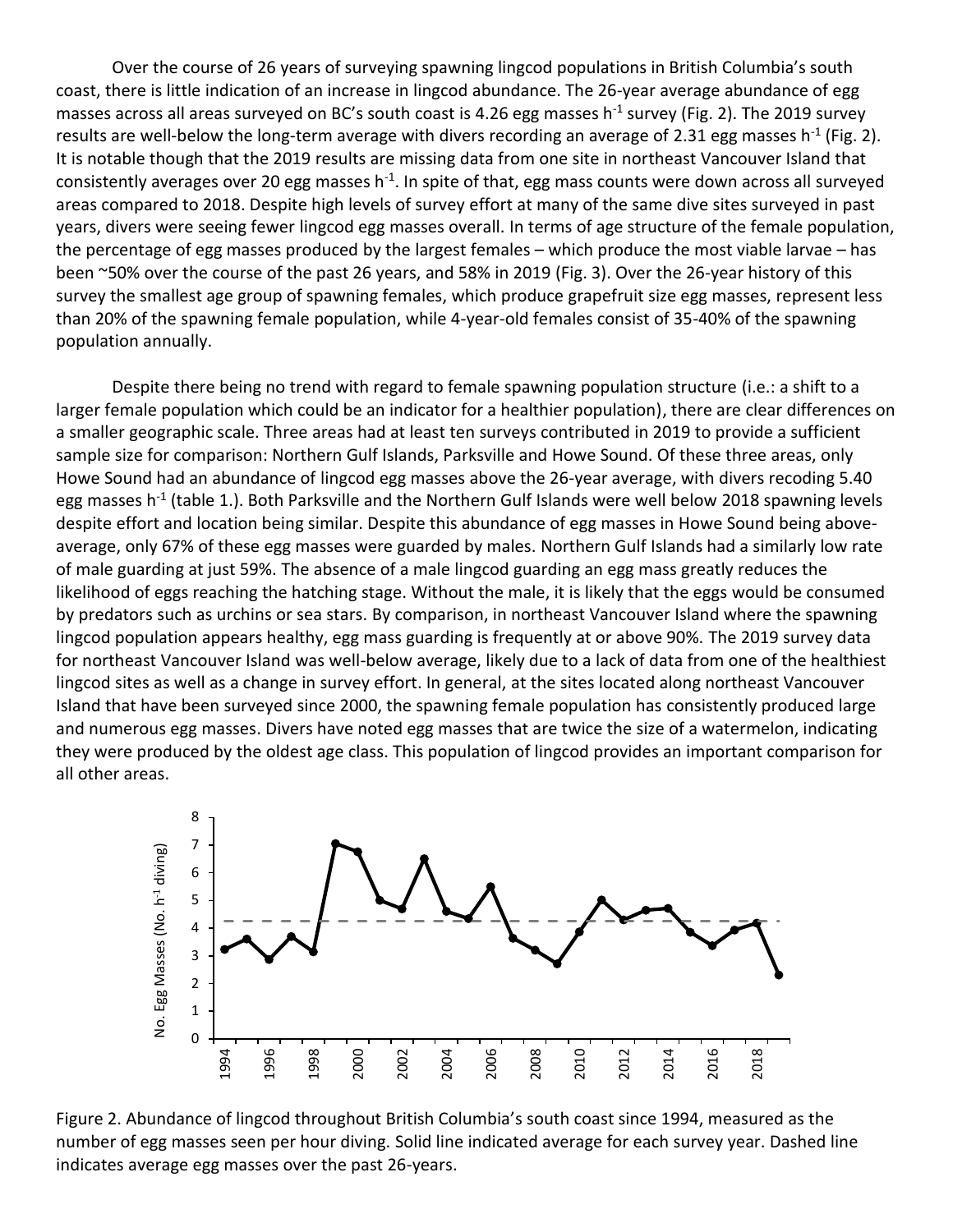

Figure 3. Percentage of egg masses produced by 5+ year old females (blue), 4-year-old females (red), and 3 year-old females (green) throughout British Columbia's south coast since 1994.

#### *Selected sites*

Lingcod have larger home ranges than rockfish, but are unlikely to stray more than 10km from where they settle as juveniles (Cass et al., 1990). Examining lingcod population abundance and spawning population structure at specific sites provides an opportunity to understand year-over-year changes on a much smaller geographic scale. We've selected four sites where data for this survey have been collected for at least ten years, representing three areas with an extensive survey history of the spawning lingcod population (Fig. 4).

At Whytecliff Park – designated as an MPA in 1993 – there has only twice been an abundance of lingcod in line with the average abundance over the past 26 years, one of which was 2019 (Fig. 4a). Most frequently there is only a single egg mass, and often none, at Whytecliff Park. With a low abundance of egg masses, it is difficult to discern any pattern in the age structure of the female lingcod population as determined by egg mass size. By comparison, the other MPA located further into Howe Sound, Porteau Cove, has seen between 5-10 egg masses h<sup>-1</sup> since surveys began there in 1996 (Fig. 5b). Abundance of egg masses in 2019 was around average at 6.00 egg masses h<sup>-1</sup>. Size distribution of egg masses at Porteau Cove is in line with overall survey averages, with approximately 50-60% of egg masses recorded as watermelon-sized.

At Nash Bank in the Northern Gulf Islands, surveys of spawning lingcod have been conducted since 2008. Egg mass abundance has been remarkably consistent over the past 11 years at this site, with an average of 2.73 egg masses h<sup>-1</sup> survey in 2019 (Fig. 4c). Similar to the long-term average, Nash Bank has an average of approximately 50% watermelon-sized egg masses, while the least common size of egg mass is grapefruit. This particular site has been noted to have a large number of resident lingcod as the underwater topography provides excellent habitat for spawning lingcod.

In Saanich Inlet at Henderson Point surveys have been conducted on and off since 1998. With the exception of a few strong years, egg mass abundance has been relatively low, at less than 2 egg masses h<sup>-1</sup> (fig 4d). In 2019 abundance of egg masses was 2.26 egg masses h<sup>-1</sup>, a drop from the strong spawning numbers seen in 2018. Similar to the long term average of watermelon size egg masses for the entire BC coast survey area, watermelon size egg masses was slightly above 50% at Henderson Point in 2019.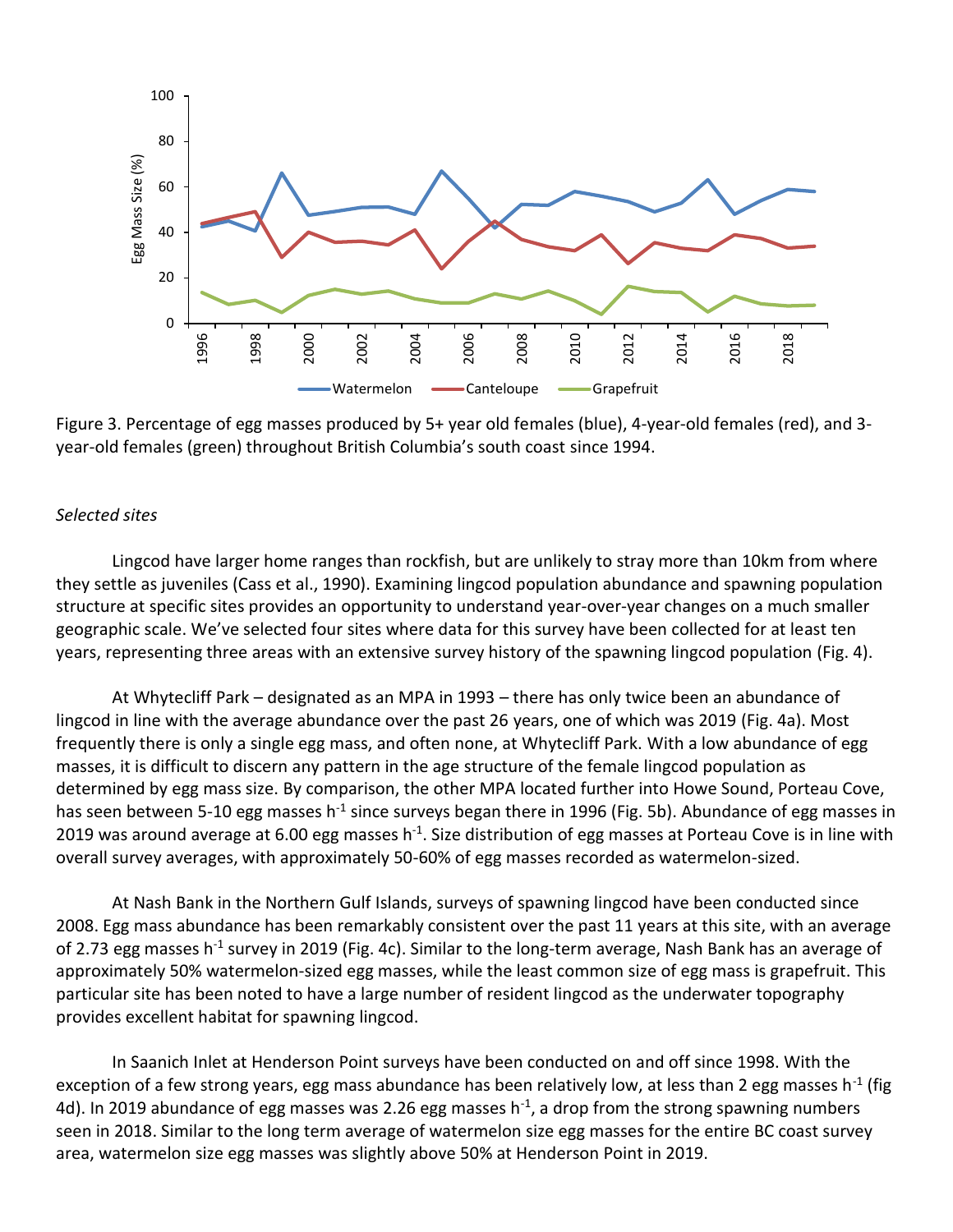What each of these individual sites demonstrates is the high variability in lingcod egg mass abundance we see among different areas along British Columbia's south coast. While few areas do consistently well and are populated predominantly by large females, many have significant year-to-year variation. There doesn't appear to be any indication of a shift toward an older female population for most of the areas surveyed. In order to see a significant recovery of lingcod stocks from the low reached in the 1990s, we would hope to see an increase in the number of large females which produce the greatest number of and most viable young.



Figure 4. Abundance of lingcod egg masses (count per unit effort) since 1996 at (**a**) Whytecliff Park, and (**b**) Porteau Cove in Howe Sound, (**c**) Nash Banks in the Northern Gulf Islands, and (**d**) Henderson Point in Saanich Inlet.

#### **Threats**

The two main threats to lingcod population recovery are illegal fishing practices and predators, including seals and sea lions. Lingcod populations face pressure from recreation fishing likely due to a combination of lack of knowledge of fishing restrictions and difficulty of enforcement by the Department of Fisheries and Oceans (DFO). A 2005/2006 enforcement campaign along the Sea-to-Sky Highway by DFO coincided with an increase in egg mass abundance for Howe Sound in 2006. Whytecliff Park, despite being designated as an MPA in 1993, is a prime example of an area where frequent poaching has been seen. In addition to illegal fishing pressures, populations of harbor seals have increased in the past decade and are a potential contributor to the continued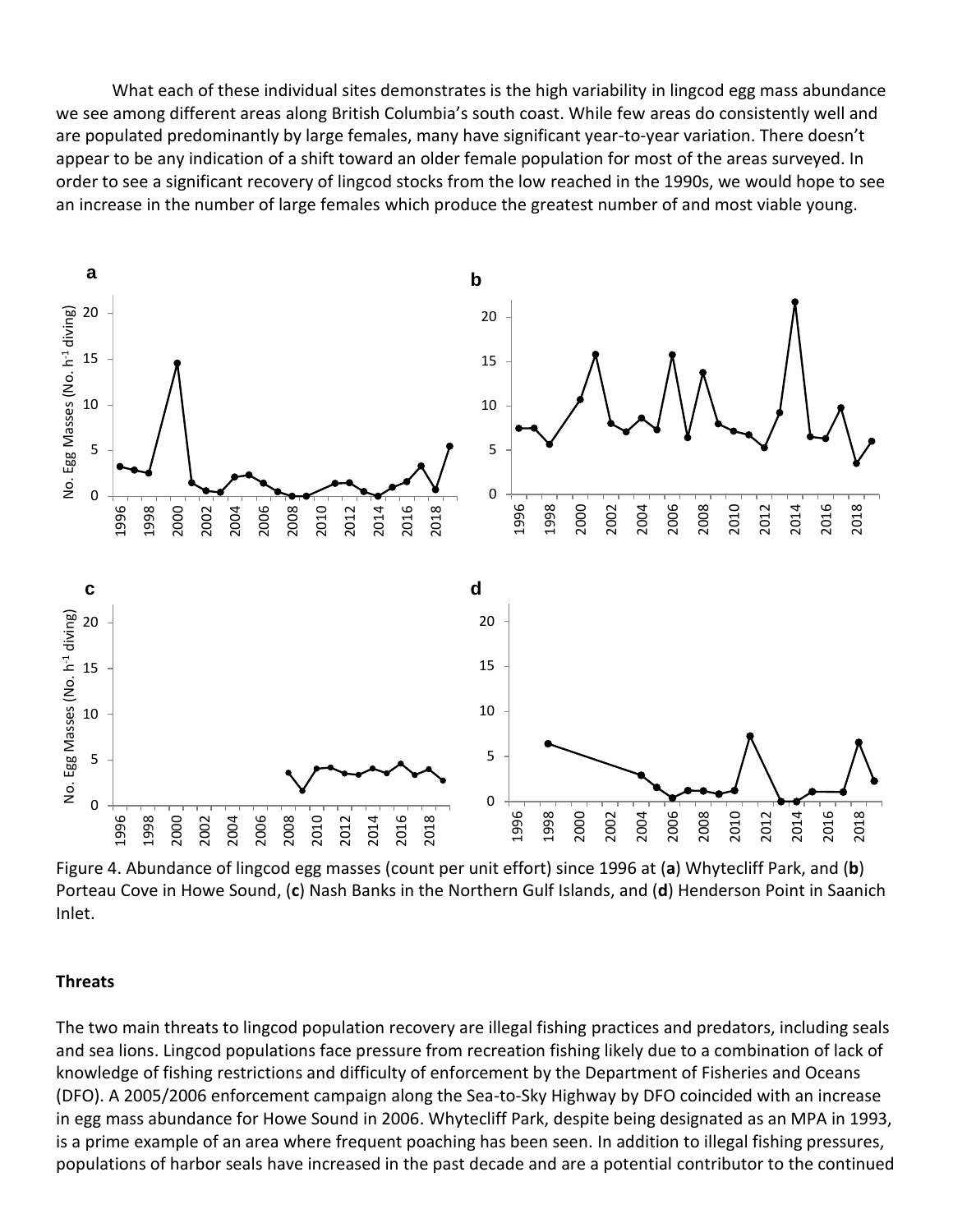suppression of lingcod spawning numbers, though no analysis of seal diets has been conducted since the 1980s for areas such as Howe Sound.

### **Solutions**

In 2007,164 rockfish conservation areas were established along the British Columbia coast, which aim to protect BC's depleted inshore rockfish stocks and also lingcod. In addition, there is a complete commercial and recreational fishery closure for area 28 and parts of area 29 (Howe Sound and Burrard Inlet) for hook-and-line fishing for lingcod and rockfish. Follow the existing regulations for fishing in your area and report any violations to the Department of Fisheries and Oceans Canada (DFO: 1-800-465-4336).

### **How can you help?**

Since its inception in 1994, the lingcod egg mass survey has been strongly dependent on divers from the community surveying rocky reefs for lingcod egg masses from January to March. What started as a citizen science initiative of the Marine Life Sanctuary Society remains largely dependent on contributions from the diving community. Divers can contribute to this survey by submitting their dives online during the annual Lingcod Egg Mass Survey [\(https://research.ocean.org/survey/lingcod\)](https://research.ocean.org/survey/lingcod).

The Lingcod Egg Mass Survey is not the only census the Coastal Ocean Research Institute's Howe Sound Research Program conducts. Since 2002, prior to the announcement of the first Rockfish Conservation Areas (RCAs) in 2004, researchers for Ocean Wise have been conducting Rockfish Abundance Surveys. Since 2013 the majority of contributions to the survey effort have come from citizen science divers throughout British Columbia. The Howe Sound Research Program promotes the Rockfish Abundance Survey (RAS) August – October annually. For more information visit the survey webpage:<https://research.ocean.org/survey/rockfish>